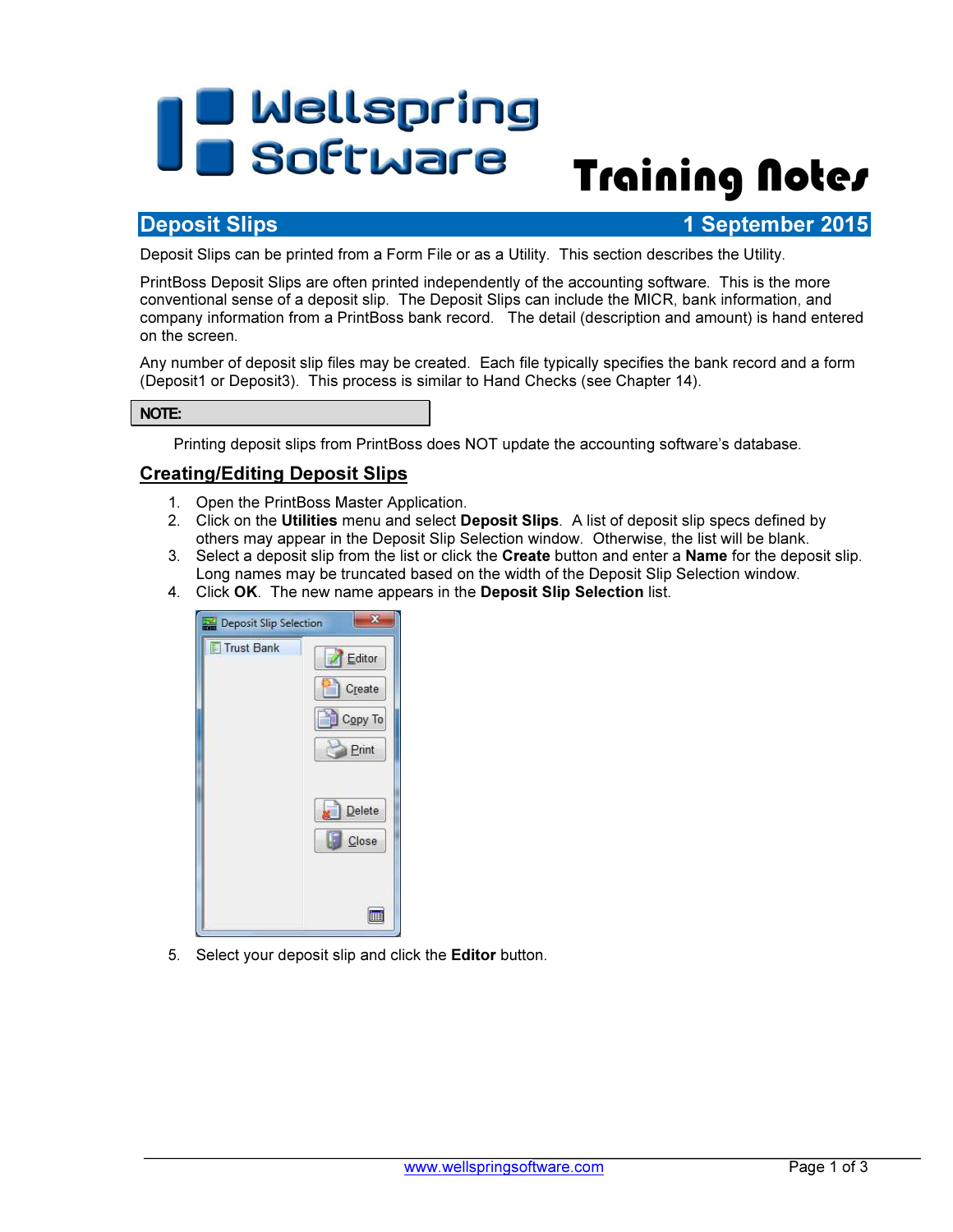| <b>Bank Information</b>                                                   | Description              | Amount |
|---------------------------------------------------------------------------|--------------------------|--------|
| Commerce Bank                                                             | Currency                 | 0.00   |
| Chesterfield, MO                                                          | Coin                     | 0.00   |
|                                                                           |                          | 0.00   |
|                                                                           |                          | 0.00   |
| Company / Account Information                                             |                          | 0.00   |
| Castle Rock Construction                                                  |                          | 0.00   |
| 123 Main Street                                                           |                          | 0.00   |
| Anytown, MO 12345                                                         |                          | 0.00   |
|                                                                           |                          | 0.00   |
|                                                                           |                          | 0.00   |
| <b>Bank Selection</b>                                                     |                          | 0.00   |
| Checking:Castle Rock Construction                                         | $\overline{\mathbf{v}}$  | 0.00   |
|                                                                           |                          | 0.00   |
| Form Selection                                                            |                          | 0.00   |
| Deposit1                                                                  | $\overline{\phantom{a}}$ | 0.00   |
|                                                                           |                          | 0.00   |
| $\nabla$ Print Deposit Date<br>2/21/2008<br>F Print Copy                  |                          | 0.00   |
|                                                                           |                          | 0.00   |
|                                                                           |                          | 0.00   |
| Send output to                                                            |                          | 0.00   |
| Vork File and Print Time based on form.                                   |                          | 0.00   |
| Note: the destination printer will be                                     |                          | 0.00   |
| controlled by the printer selections made<br>inside of the selected form. |                          | 0.00   |
|                                                                           |                          | 0.00   |

- 6. Fill in the following fields.
	- a. Bank Information This information will update once you select a bank record from the Bank Selection drop down menu. The Bank Information fields are not editable.
	- b. Company / Account Information This information will update once you select a bank record from the Bank Selection drop down menu. These fields are not editable.
	- c. Bank Selection Choose the correct bank account for this Deposit Slip. This menu lists all the bank records from the PrintBoss Bank List.
	- d. Form Selection In most cases, this should be set to either the *Deposit1* or *Deposit3* form. Deposit1 prints a single deposit slip with a copy above the actual slip. The copy does not print the MICR line. Deposit3 prints a deposit slip with two copies – all of the slips print the MICR line.
	- e. Print Deposit Date Check this option to print a date on the deposit slip. This field can be edited once it is selected.

#### NOTE:

- 1. This Deposit Slip form is different than the forma used to print deposits directly from QuickBooks or other accounting systems. The form that is triggered from QuickBooks is QB\_Dpst2 and is available in Top, Middle, and Bottom deposit formats.
	- f. Print Copy This option is only available when Printer is selected as the output. A copy of the deposit slip is sent to the printer with the words Deposit Slip Copy printed on the second page where the MICR line appears on the first page.
	- g. Send output to There are two options on this drop down menu.
		- i. **Printer** –Send the deposit slip(s) directly to the printer. No work or archive file is created. The destination printer is defined by the selected form.
		- ii. Work File Process the deposit slip(s) using the form's settings for print time, copies, and archiving. A work file is created. This is the recommended setting
- $\Box$  See Chapter 9, Form Files, for more information on form settings.